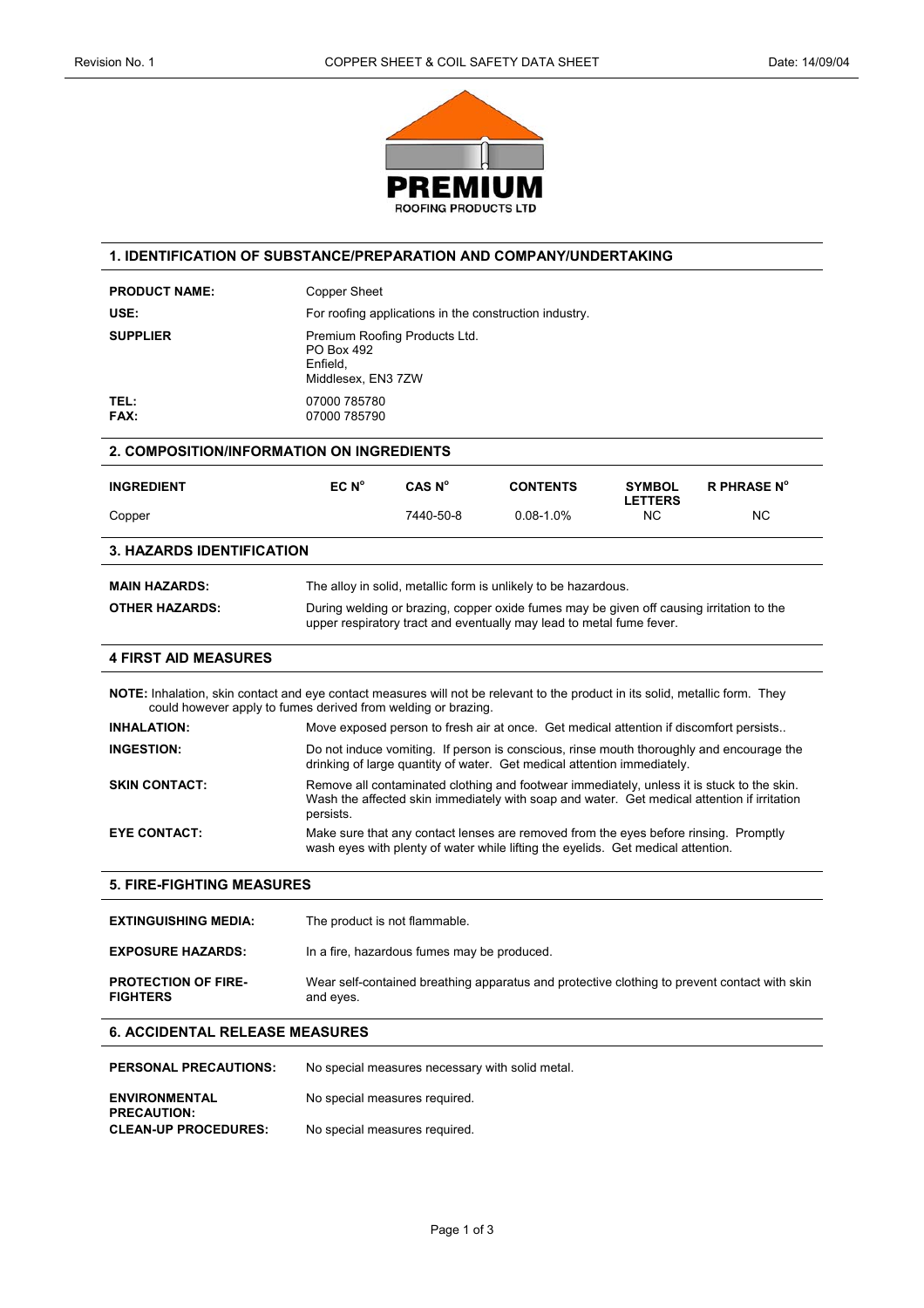# **7. HANDLING AND STORAGE**

| <b>HANDLING PRECAUTIONS:</b> | Avoid inhalation of fumes that may be emitted during melting. |
|------------------------------|---------------------------------------------------------------|
| <b>STORAGE PRECAUTIONS:</b>  | Store in a cool, dry place. Keep out of reach of children.    |

# **8. EXPOSURE CONTROLS/PERSONAL PROTECTION**

| <b>EXPOSURE LIMIT VALUES:</b>  | <b>INGREDIENT</b><br>Copper                                                                                                                       | CAS N <sup>o</sup><br>7440-50-8 | LTEL (8 hrs TWA) | STEL (15 min) |
|--------------------------------|---------------------------------------------------------------------------------------------------------------------------------------------------|---------------------------------|------------------|---------------|
| <b>VENTILATION:</b>            | Provide adequate general and local exhaust ventilation if working with liquid metal.                                                              |                                 |                  |               |
| <b>RESPIRATORY PROTECTION:</b> | Wear dust mask if work conditions require. A dust mask is recommended if working in<br>confined conditions with sheet coated with a TECU® patina. |                                 |                  |               |
| <b>HAND PROTECTION:</b>        | Wear protective gloves if work conditions require.                                                                                                |                                 |                  |               |
| <b>EYE PROTECTION:</b>         | Use approved safety goggles if work conditions require.                                                                                           |                                 |                  |               |
| <b>SKIN PROTECTION:</b>        | Wear appropriate clothing in cases of repeated or prolonged exposure to molten metal.<br>Follow standard hygiene procedures.                      |                                 |                  |               |

#### **9. PHYSICAL AND CHEMICAL PROPERTIES**

| <b>APPEARANCE:</b>       | Unpatinated - reddish metal<br>$TECU^{\omega}$ patina – green surface | <b>ODOUR:</b>                 | <b>None</b>       |
|--------------------------|-----------------------------------------------------------------------|-------------------------------|-------------------|
| <b>MELTING POINT:</b>    | 1083°C                                                                | <b>BOILING POINT:</b>         | $2595^{\circ}$ C  |
| <b>RELATIVE DENSITY:</b> | $8.93 \ @ \ 20^{\circ}$ C                                             | <b>SOLUBILITY (in water):</b> | Almost insoluble. |

### **10 STABILITY AND REACTIVITY**

| STABILITY:                                                  | Stable under normal conditions. Stable at room temperature.     |
|-------------------------------------------------------------|-----------------------------------------------------------------|
| <b>CONDITIONS TO AVOID:</b>                                 | No special measures necessary.                                  |
| <b>MATERIALS TO AVOID:</b>                                  | No special measures necessary.                                  |
| <b>HAZARDOUS</b><br><b>DECOMPOSTION</b><br><b>PRODUCTS:</b> | Hazardous fumes can be produced when metal is welded or brazed. |

### **11. TOXICOLOGICAL INFORMATION**

**NOTE:** Inhalation, skin contact and eye contact with the solid, metallic product should be of insignificant toxicological impact and the hazards below will only refer to fumes derived from melting the metal.

| <b>INHALATION:</b>   | Inhalation of copper oxide fumes over prolonged periods may cause 'metal fume fever'. |
|----------------------|---------------------------------------------------------------------------------------|
| <b>INGESTION:</b>    | Not classified under EC regulations                                                   |
| <b>SKIN CONTACT:</b> | Not classified under EC regulations                                                   |
| <b>EYE CONTACT:</b>  | Not classified under EC regulations                                                   |

#### **12. ECOLOGICAL INFORMATION**

| <b>MOBILITY:</b>                            | The product in solid, metallic form is not considered mobile. |
|---------------------------------------------|---------------------------------------------------------------|
| <b>PERSISTENCE AND</b><br>DEGRADABILITY:    | Not biodegradable.                                            |
| <b>BIOACCUMULATIVE</b><br><b>POTENTIAL:</b> | Compounds have bioaccumulation potential.                     |
| <b>OTHER ADVERSE EFFECTS:</b>               | None.                                                         |

#### **13. DISPOSAL CONSIDERATIONS**

| <b>WASTE FROM RESIDUES:</b>       | requirements.   | Recover, reclaim or recycle if practicable. Dispose of in accordance with local authority |
|-----------------------------------|-----------------|-------------------------------------------------------------------------------------------|
| CONTAMINATED<br><b>PACKAGING:</b> | Not applicable. |                                                                                           |